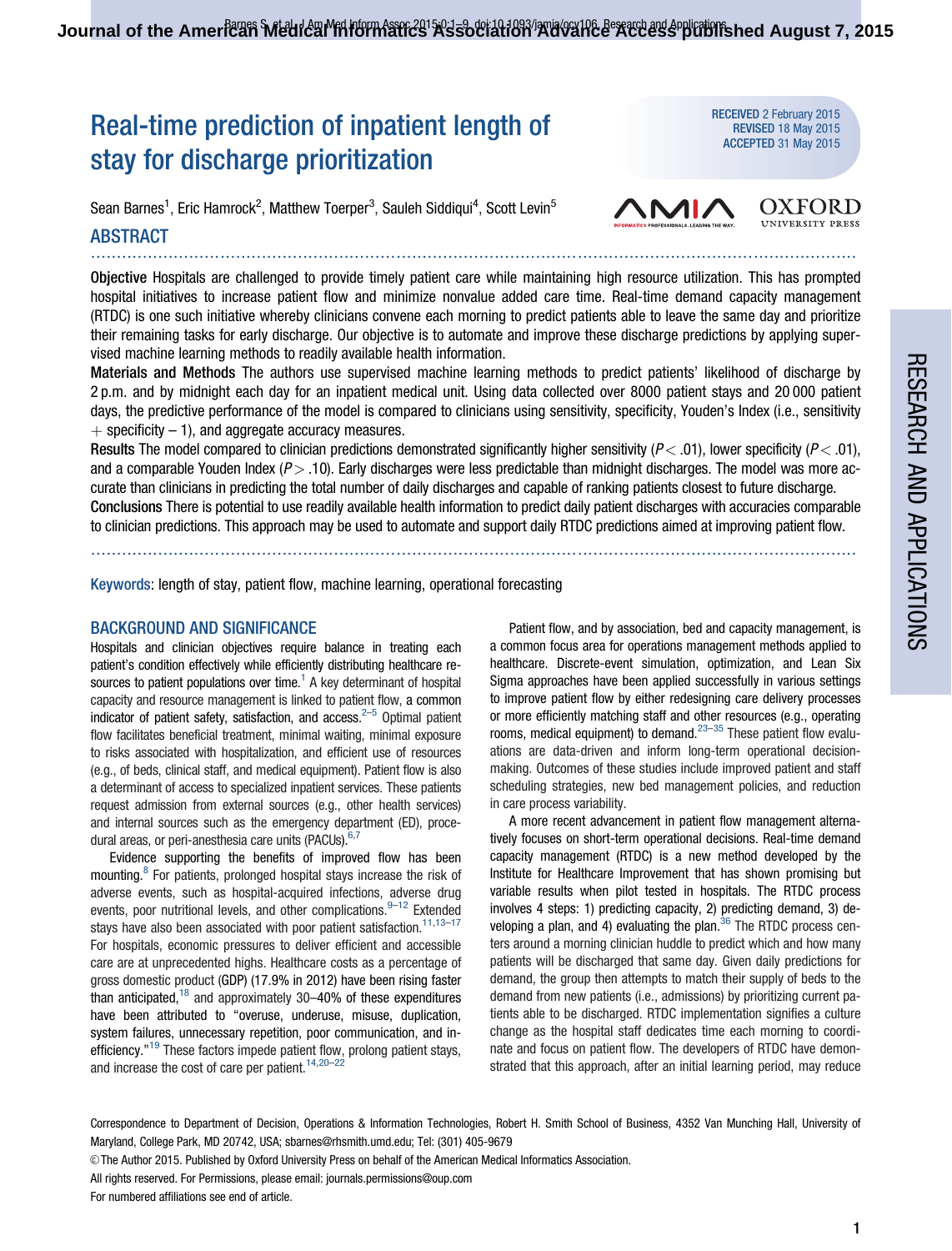key indicators of patient flow across hospitals. These indicators include ED boarding time, patients who left without being seen, and overnight holds in the PACU.

RTDC does have limitations that we strive to address in this work. First, RTDC requires a daily clinician huddle that demands dedicated time that may be expedited or even eliminated through automated prediction. Second, the prediction process is subjective and thus susceptible to high variability. In addition, the most successful implementations of RTDC have occurred in surgical units, where patient conditions and clinical pathways are commonly well prescribed. $37,38$  $37,38$  Thus, previous results on RTDC predictive performance for surgical patients may not be generalized to patients in medical units where clinical pathways are less defined and length of stay (LOS) is more variable.

Our objective for this study is to support automation of the RTDC process by producing daily predictions of patient discharge times for a single inpatient medical unit. We hypothesize that a predictive model using readily available health information may perform comparable or better than predictions made by clinicians during their daily huddle. We apply supervised machine learning methods to predict the probability of patient discharge by 2 p.m. and by the end of each day (i.e., midnight). By discharging a patient earlier in the day (e.g., prior to 2 p.m.), there is an increased likelihood of admitting a new patient to the same bed, thereby facilitating increased bed utilization and patient flow.[36](#page-7-0)

#### Operational Forecasting Literature

Forecasting models have been leveraged to predict hospital occupancy, patient arrivals and discharges, and other unit-specific operational metrics. These models have been derived from variations of autoregressive moving average approaches,  $39-44$  exponential smoothing, $39,40,42$  $39,40,42$  $39,40,42$  $39,40,42$  $39,40,42$  Poisson regression, $45$  neural networks, $42$  and discrete-event simulation methods.<sup>[46–48](#page-8-0)</sup> More recent studies have employed logistic regression<sup>[49](#page-8-0)</sup> and survival analysis<sup>[50](#page-8-0)</sup> methods to predict patient LOS. Through accurate prediction of patients' LOS, clinical staff may efficiently schedule future appointments or admissions to avoid backlog or denials. $44,51-53$  $44,51-53$  $44,51-53$  $44,51-53$  $44,51-53$  Our approach builds on this research by focusing on short-term predictions (i.e., daily discharges) for patients.

#### Supervised Machine Learning Literature

Tree-based supervised machine learning algorithms have been applied in healthcare to 1) predict a continuous-valued outcome or 2) classify patients into one or more clinical subgroups. Example applications for the former include using linear regression or regression trees to predict the range of motion for orthopedic patients,  $54$  costs,  $55,56$ and utilization.[57](#page-8-0) An example of the latter typically involves logistic regression or classification trees, and has been used to differentiate between benign and malignant tumors, $58$  identify patients most likely to benefit from screening procedures,<sup>[59](#page-8-0),[60](#page-8-0)</sup> identify high risk patients,  $61$ and predict specific clinical outcomes.[62–64](#page-8-0) Recently, more advanced machine learning techniques such as bagging, boosting, random forests, and support vector machines have been applied to healthcare problems such as classifying heart failure patients $65$  and predicting healthcare costs. $66$  We build upon this research by adding a new application area for these methods and leveraging the benefits of ensemble learning techniques such as bagging and boosting.

## MATERIALS AND METHODS

## Setting and Data Sources

The study was conducted within a single, 36-bed medical unit in a large, mid-Atlantic academic medical center serving an urban population. The unit is staffed with hospitalist physicians with no teaching responsibilities. Patient flow data (i.e., admission and discharge times),

demographics, and basic admission diagnoses data was collected for 9636 patient visits over a 34-month study period from January 1, 2011 to November 1, 2013. After excluding incomplete and erroneous records, we retained data for 8852 patient visits and converted these visits to  $N = 20243$  individual patient days. These data are summarized in [Table 1](#page-2-0).

These data are standardized and readily accessible in most hospital information systems, thus reproducible in other hospitals. The demographic and clinical predictors are static model inputs that are known at the time of admission and do not change during a patient's stay. Other predictors such as patient census, day of the week, and elapsed length of stay are dynamic and are continuously updated during a patient's stay. Elapsed length of stay, age, and patient census are numerical variables, whereas the remaining predictors are modeled using binary indicator variables (i.e., 0 or 1 indicating the absence or presence of a specific category).

The reason for visit is determined according to the International Classification of Diseases-9 diagnoses structure. $67$  A physician identifies this condition (via an electronic pick list) at the time of admission to the unit, thereby documenting the primary reason for hospitalization. Observation status is assigned to patients who are cared for within the unit and must be monitored and evaluated before they are eligible for safe discharge. $68$  Administratively, hospitals may use this designation to bill Medicare for the patient under the outpatient service category. However, a large study by the Department of Health and Human Services found that observation patients have the same health conditions as those who are fully admitted.<sup>[69](#page-8-0)</sup>

In addition to the patient data listed in [Table 1,](#page-2-0) a novel aspect of this study is our collection of clinician predictions of patients to be discharged at 2 p.m. and midnight. We recorded predictions from daily morning huddles for 8 overlapping months between March 18, 2013 and November 1, 2013. The prediction team was comprised of a charge nurse, case manager, and physicians. Members of this team were directly involved with the administrative or clinical aspects of a subset of patients in the unit each day. These team members had access to substantially more information for their predictions than what was accessible to our prediction models. This unique data facilitated a comparative study between the machine-learning and clinician predictions. In order to compare performance directly to the RTDC process, the machine-learning models were designed to produce predictions based on data available at 7 a.m. each day, which is analogous to the clinician huddle times.

#### Analytic Methods

We applied and evaluated several supervised machine learning algorithms to predict patient discharge and compare with clinician predictions. These algorithms are considered 'supervised' because they are fit to labeled training data (i.e., the outcomes are known in retrospect) and then independently evaluated on separate labeled test data to estimate their performance in practice. For each patient day, these algorithms produced two predictions representing the probability of a patient being discharged by either 2 p.m. or midnight that same day. These predictions were generated for every patient in the unit for each day of their stay, which simulated the clinician-based RTDC prediction process. This model is designed to support real-time predictions of expected bed capacity and could be adapted to predict patient discharges for any time interval (e.g., hourly instead of specifically 2 p.m. and the end of the day).

Systematic experiments applying common supervised machinelearning methods to predict individual patient discharges were performed. These methods included logistic regression (i.e., reference method), classification and regression trees, and tree-based ensemble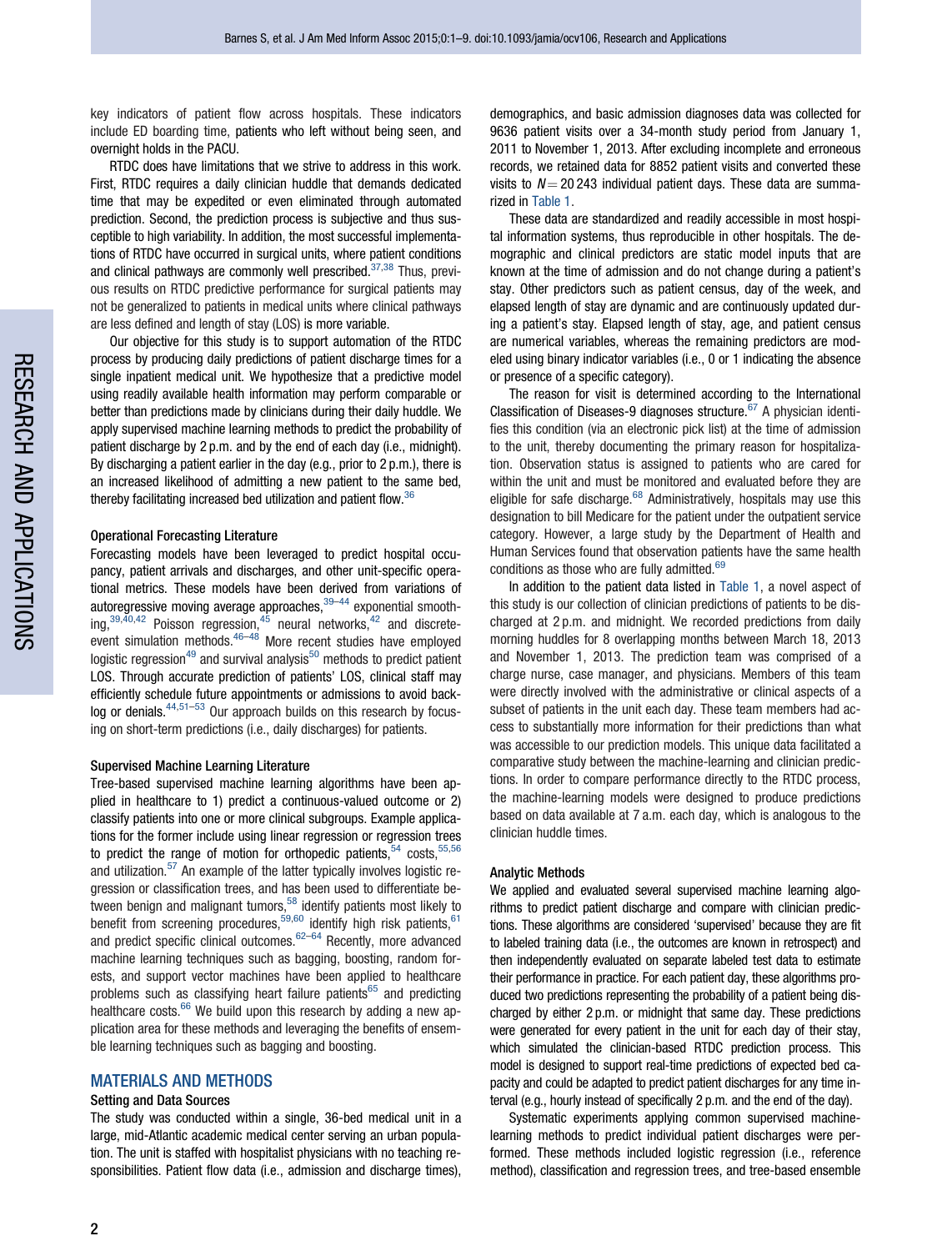<span id="page-2-0"></span>

| Table 1: Patient flow and prediction data. |                                                                                                                                                     |  |  |  |  |  |
|--------------------------------------------|-----------------------------------------------------------------------------------------------------------------------------------------------------|--|--|--|--|--|
| <b>Patient Flow (Outcomes)</b>             |                                                                                                                                                     |  |  |  |  |  |
| Length of stay: mean,<br>median (IQR)      | Mean: 52 h, median: 37 h<br>(42.40 h)                                                                                                               |  |  |  |  |  |
| Discharge timing                           | 27.4% of discharges by 2 p.m.,<br>88.8% by 7 p.m.                                                                                                   |  |  |  |  |  |
| Demographic predictors                     |                                                                                                                                                     |  |  |  |  |  |
| Gender                                     | 57.1% female                                                                                                                                        |  |  |  |  |  |
| Ethnicity                                  | 68.9% Caucasian, 26.7%<br>African American, 4.4% Other                                                                                              |  |  |  |  |  |
| Age: mean, median (IQR)                    | 58.4 years, 57.0 years (24 years)                                                                                                                   |  |  |  |  |  |
| Insurance                                  | 45.3% Private, 39.5% Medicare,<br>9.4% Uninsured, 5.9% Medicaid                                                                                     |  |  |  |  |  |
| <b>Clinical predictors</b>                 |                                                                                                                                                     |  |  |  |  |  |
| Reason for visit                           | Chest pain 39.4%, syncope<br>11.4%, abdominal pain 3.8%,<br>chronic obstructive pulmonary<br>disorder (COPD) 3.6%, congestive<br>heart failure 1.8% |  |  |  |  |  |
| Observation status                         | 52.5% of patients                                                                                                                                   |  |  |  |  |  |
| Pending discharge location                 | Home 85%, other healthcare<br>facilities: 15%                                                                                                       |  |  |  |  |  |
| Unit workload predictors                   |                                                                                                                                                     |  |  |  |  |  |
| Patient census: mean,<br>median (IQR)      | 20.87, 21 (7)                                                                                                                                       |  |  |  |  |  |
| Timing predictors                          |                                                                                                                                                     |  |  |  |  |  |
| Day of week                                | Monday 14.7%, Tuesday 15.4%,<br>Wednesday 16.0%, Thursday 16.2%,<br>Friday 16.8%, Saturday 11.4%,<br>Sunday 9.5%                                    |  |  |  |  |  |
| Elapsed length of stay                     | Changes dynamically                                                                                                                                 |  |  |  |  |  |

learning methods. Model parameters and thresholds were tuned for optimal performance with respect to the predictive measures de-scribed in the following section.<sup>[70](#page-8-0)</sup> We compared the results among these predictive methods, and then selected the best method to compare to the clinician predictions.

Logistic regression is a commonly used classification method for clinical applications, and it is an effective approach for providing a baseline for how effectively the available data can be leveraged to predict the primary outcome. However, logistic regression is sometimes limited for predictive applications, especially with large, highly dimensional data where interactions may exist. $70$  Despite this, logistic regression is a well-established method that will serve as a baseline for comparison with more robust supervised machine learning algorithms.

Next, we applied tree-based methods to predict patient discharge outcomes, which iteratively partition the data into groups with similar characteristics and outcomes. $71-73$  These methods are adept at recognizing predictor variable interactions and identifying sub-cohorts of patients that are more likely to have a positive outcome. $71$  Tree-based models have the distinct advantage of providing more practical insight than regression-based methods. The highest levels of these trees can be translated into effective decision rules that may be interpreted

## Figure 1: Classification tree for end-of-day discharge predictions.



by clinicians, and embedded within existing clinical information technol-ogy infrastructure to facilitate implementation and uptake in practice.<sup>[68](#page-8-0)</sup>

Figure 1 shows a visualization of the classification tree for end-ofday discharge predictions, which provides an example of how our results could be shared with clinicians. In this figure, we observe that observation status is the most critical predictor relative to predicting the outcome. Patients who are not on observation status (i.e., an intermittent care status to evaluate whether they need to be admitted) tend to stay, regardless of any of their other conditions. Patients who are on observation status are more likely to be discharged only when their elapsed LOS exceeds approximately 12 h or if they reported chest pain as their chief complaint.

Despite these benefits, simple tree-based learning methods have the potential to over-fit training data – causing the in-sample performance to exceed the out-of-sample predictive performance, which occurs when the model is overly complex and mistakes noise for key underlying relationships. $72,74$  Tree-based ensemble learning methods, such as bagging and boosting, address over-fitting by training large numbers of "weak learners" and leveraging the diversity across learners (i.e., individual trees) to produce stable out-of-sample predictions. Diverse trees are aggregated in some form (e.g., by selecting majority votes or averaging) to classify or estimate risk for an outcome. $72,74$ Bagging utilizes a bootstrapping process (i.e., sampling with replacement) to train numerous trees to produce model-averaged predictions.<sup>74</sup> The random forest is a common bagging method that increases diversity across each individual tree.<sup>[72](#page-8-0),[75,76](#page-8-0)</sup> The random forest approach also facilitates evaluation of weak learners by selecting a random subset of predictors at each candidate split in the learning process for predictor variable importance in classifying outcomes. Boosting implements optimization algorithms to re-weight misclassified observations in an attempt to improve overall prediction accuracy.<sup>[72](#page-8-0)</sup>

#### Training and Evaluation

Our ultimate goal was to implement the most parsimonious model with high accuracy that utilizes data that can be automatically extracted from electronic medical record systems. Predictor variables (see Table 1) for each patient day (collected at 7 a.m.) were linked to binary outcomes indicating whether the patient was discharged by 2 p.m. or the end of day, respectively. We trained each model on data collected over 26.6 months from the start of the study (January 1, 2011) until the date when the clinician predictions began (18 March, 2013). Model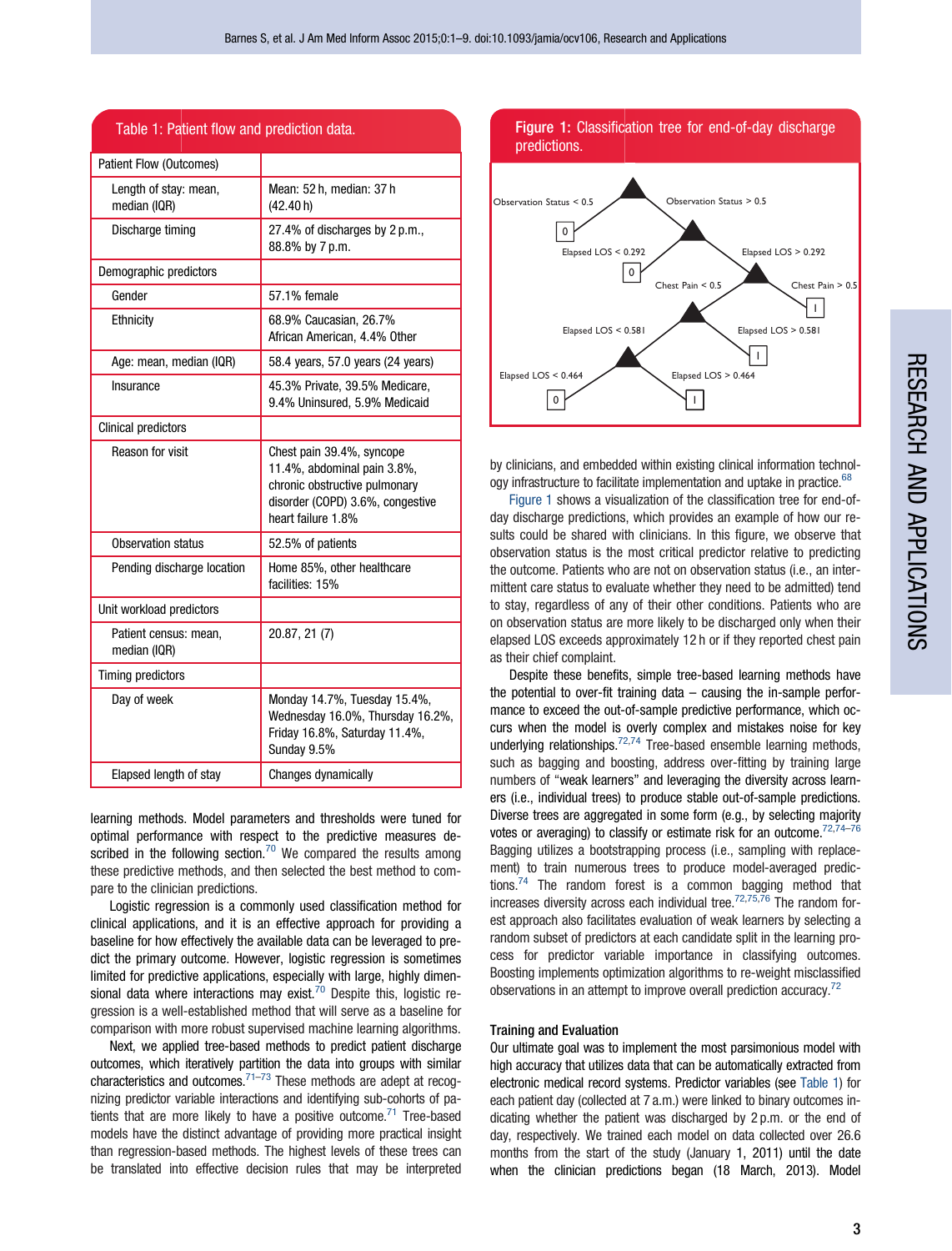predictions were generated for the following 9.4 months (19 March 2013 to 31 December, 2013) out-of-sample; purposefully overlapping with the same period clinician predictions were collected. This facilitated cross-validation (78% training set and 22% testing set) of the model and direct comparison to the clinician predictions. Predictive performance was then estimated for model-based and clinician predictions using binary classification statistics. Measures from the confusion matrix (i.e., true positives (TP), true negatives (TN), false positives (FP), and false negatives (FN)) were used to calculate:

- Sensitivity = TP / (TP  $+$  FN)
- Specificity =  $TN / (TN + FP)$
- Youden's Index  $J=$  Sensitivity  $+$  Specificity  $-$  1

These measures, along with the number of positive predictions (i.e., discharges), captured different aspects of model performance. Youden's Index $^{77}$  $^{77}$  $^{77}$  is a global accuracy measure whereas sensitivity and specificity capture how well the predictions perform with respect to a specific outcome (i.e., discharge or stay). Youden's Index is a common metric used to evaluate the performance of diagnostic tests, $78-80$  and similar to these studies, we used it to optimize the cutoff thresholds (i.e., to determine a discharge or stay prediction) for each algorithm. We also calculated these metrics for near future outcomes (i.e., outcomes for the next time period). For example, how many patients predicted to be discharged by 2 p.m. were discharged by the end of the day? Similarly, how many patients predicted to be discharged by the end of the day were discharged by the end of the next day? These measures include correct predictions but also incorrect predictions that were correct within one day, which provides some insight as to the magnitude of predictive errors.

We conducted hypothesis testing ( $\alpha = 0.05$ ) to detect statistically significant differences between the predictive capabilities for the model and the clinicians. Each of these tests can be applied readily to paired samples, which is required for comparing predictions for the same patient day(s) We used McNemar's test with Yates correction for continuity<sup>[81–82](#page-8-0)</sup> to test the null hypothesis H<sub>0</sub>:  $p_{\text{model}} = p_{\text{clinicians}}$ , where  $p$  represents the proportion of correct predictions relative to the total number of positive (sensitivity) or negative (specificity) outcomes. For Youden's Index J, we apply the method devised in Chen et al. $83$  for paired samples to test the null hypothesis  $H_0$ :  $J_{model} = J_{clinicians}$ . For both tests, we used two-sided alternative hypotheses.

In addition, we evaluated the results in two additional measures that are relevant to model implementation. First, we aggregated (i.e., summed) the number of expected daily discharges from the model and clinician predictions, and then compared these results to the actual number of discharged patients for each day using paired hypothesis tests at the  $\alpha = 0.05$  level. This aggregate measure is useful for proactive patient flow management by anticipating available (i.e., unoccupied) beds in advance and facilitating accept/reject admission decisions related to capacity constraints. Separately, we used model predictions to rank the patients in order of their likelihood for discharge each day. Spearman rank correlation coefficients were computed to evaluate the accuracy of these rankings with observed patients remaining length of stay.<sup>84</sup> This latter approach provided some indication as to whether this model could be used to accurately prioritize patients for discharge.

## RESULTS

We applied tree-based supervised machine learning methods to predict discharge by 2 p.m. and the end of the day for each patient day. The regression random forest (RRF) method proved most accurate from systematic experiments of several tree-based algorithms with parameters tuned for optimal predictive performance. [Figure 2](#page-4-0), summarizing variable importance from the training of the RRF models, provides evidence that elapsed LOS and observation status are substantially more important than all of the other predictors, followed by Sunday, chest pain, disposition, age, and syncope. Predictors such as gender, ethnicity, weekdays (Monday through Thursday), and less common reasons for visit (e.g., abdominal pain, COPD, congestive heart failure) had little to no predictive power for this patient population.

#### Individual Predictions

We compared the RRF model predictions to the clinician predictions in order to evaluate the potential of this approach in practice. We have also included comparisons to logistic regression as a reference to better understand the efficacy of the ensemble learning approach. Results for both 2 p.m. and end-of-day outcomes are summarized in [Table 2](#page-5-0) for the specific days when clinician predictions were available (19 March, 2013 to 31 December, 2013), which included 4833 patient days.

Overall, the logistic regression and RRF model were more aggressive in predicting discharge than the clinicians for both the 2 p.m. and end-of-day outcomes. This resulted in the automated models predicting discharges with higher sensitivity  $(P < .01)$  and lower specificity  $(P < .01)$  compared to the clinicians. Thus the models predicted a higher proportion of discharges, but at the cost of producing more false positives. The logistic regression baseline model consistently demonstrated more sensitive behavior than the RRF model.

Despite differences in sensitivity and specificity, the RRF model and clinicians predictive performance were comparable for Youden's Index, our global accuracy measure. There were no significant differences for same-day predictions (2 p.m. RRF model: 26.0%, clinicians 26.5%,  $P = .81$ ; end-of-day RRF model: 34.0%, clinicians 34.0%,  $P = .84$ ) or the near-future end-of-day outcome (RRF model: 26.6%, clinicians 25.2%,  $P = .62$ ). However, the RRF model did perform significantly better for the near-future 2 p.m. outcome (RRF model: 31.3%, clinicians 19.0%,  $P < .01$ ). Predictions across models and clinicians were more accurate for the end of the day than for 2 p.m.

#### Daily Aggregate Predictions

We also compared the aggregated RRF model and clinician predictions for the total number of discharges each day. For the model predictions, we summed the predicted probabilities across all patients to calculate the expected value of discharged patients. The results for 2 p.m. and the end of day for the overlapping date range are summarized in [Figures 3](#page-5-0) and [4,](#page-6-0) which show that the model outperforms clinician estimates of the average number of patients to be discharged early and by the end of the day.

In [Figure 3,](#page-5-0) we plot the distribution of the actual number of discharges per day against the distributions for the RRF model and clinician predictions for each outcome. The actual number of discharges per day averaged 2.36 by 2 p.m. and 8.29 patients by the end of the day. Discharges predicted each day by the RRF model were 2.45  $(P = .37)$  and 8.51 ( $P = .13$ ), respectively, demonstrating no statistically significant difference from the actual number of discharges. In comparison, clinician predictions were accurate for 2 p.m. discharges (2.16,  $P = .19$ ), but significantly deviated from the actual number of discharges for the end of the day  $(6.54, P < .01)$ . The model predicted the total number of discharges within 2 patients 82% of days for 2 p.m. and 105 63% of days for the end of the day, whereas the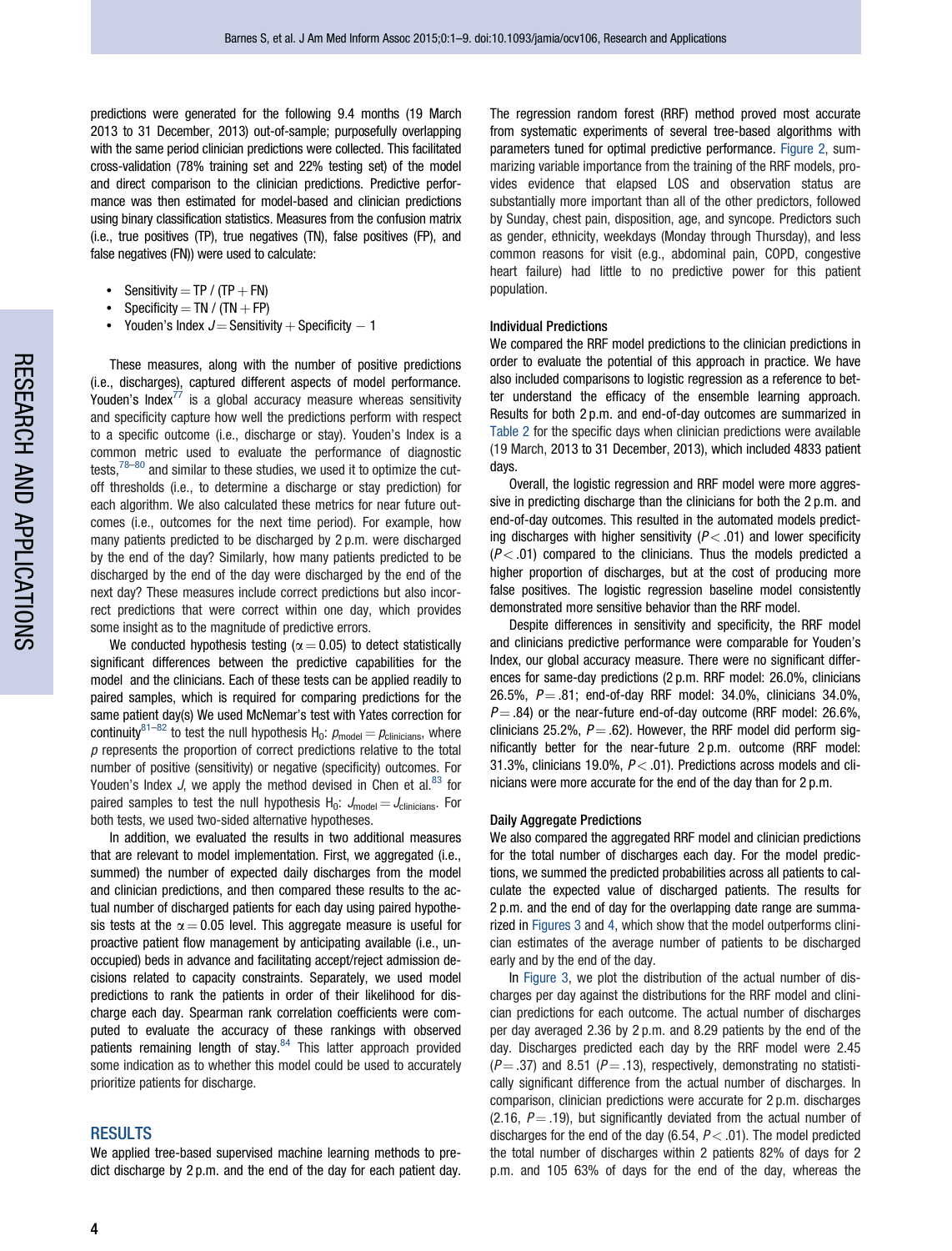<span id="page-4-0"></span>



clinicians predicted the same for 52% and 32% of days, respectively (see [Figure 4](#page-6-0)). In addition, large residuals (i.e., errors of 5 discharges or more) were much more frequent for the clinician predictions.

## Daily Rank Predictions

In practice, our prediction model could be used to rank patients daily—based on their likelihood of being discharged—in order to prioritize the remaining tasks for the most likely patients. We computed Spearman's rank correlation between the remaining LOS for each patient and their respective RRF model predicted probabilities for each day (trained on the full data set). [Figure 5](#page-6-0) shows a histogram of these correlations (in intervals of 0.05) for the 2 p.m. and end-of-day models. The mean rank correlation for 2 p.m. was 0.4816 and for the end of the day was 0.4489. Both plots show that the correlations are almost exclusively positive and moderately large, which suggests that the rank of the model predictions was moderately correlated with the actual discharge order. For some days, the model nearly predicted the exact order in which the patients were discharged.

## DISCUSSION

Improving patient flow continues to be a top priority in the acute-care setting, where patients with longer lengths of stay are less satisfied and exposed to the risk of adverse events (e.g., hospital-acquired infections, complications). Hospitals have aligned incentives to improve patient flow because of the rising demand for services and the economic pressures to reduce costs and improve resource utilization. Our

approach is designed to empower clinicians and hospital administrators with analytical tools to increase their collective efficiency.

Our approach could be operationalized in three distinct ways. First, it could be used to identify individual patients who are most likely to be discharged on a given day. Hospital staff could prioritize these patients in order to discharge them as early as possible—without negatively affecting their care—so that other patients can be admitted in their place. Supervised machine learning methods may be used to rank patients concurrently in a hospital (or specific unit) according to their discharge probabilities. We have shown that our models perform well for prediction or ranking. Alternatively, patients who are most likely to be discharged may not be impacted significantly by an effort to prioritize their remaining tasks. Therefore, another approach could be to identify a second tier of patients who are only mildly to moderately likely to be discharged. Prioritizing the remaining tasks for these patients may have a more significant global impact on the number of patients discharged over a given time period. Setting a range of predicted probabilities immediately below the classification threshold would identify these patients. The last approach is to aggregate the predicted discharge probabilities into daily discharge predictions. This approach does not facilitate prioritization for patients likely to be discharged, but it supports bed capacity planning for the unit. We have shown that these types of predictions are very accurate and would provide the staff with a good idea of how many in-use beds are likely to be available by a specific time of day.

There are three important limitations to highlight for this study. First, the performance of the models may improve with a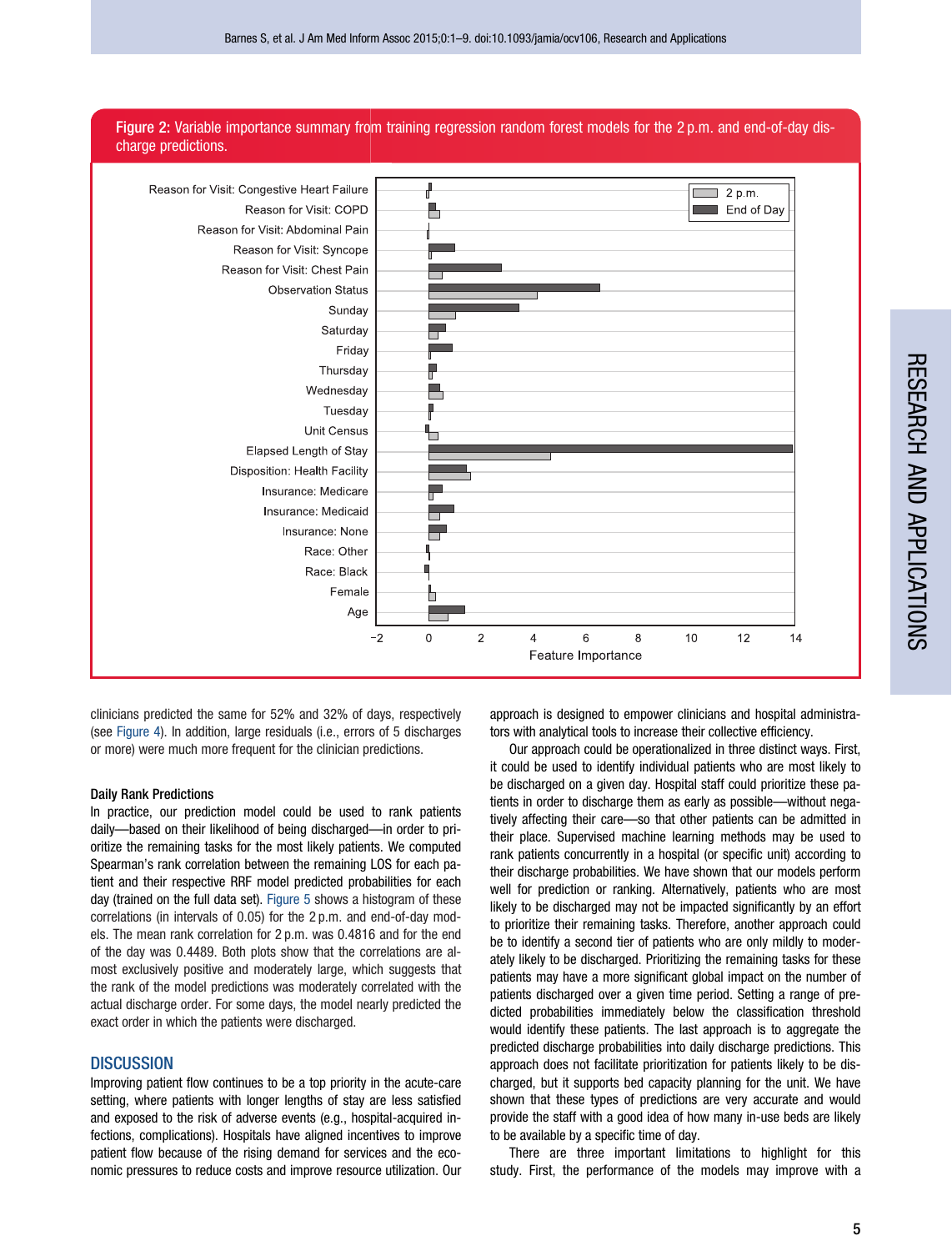<span id="page-5-0"></span>Table 2: Performance comparison summary between logistic regression, regression random forest, and clinician predictions performance comparison.

| Performance Measure              | 2 p.m.                 |                                    |                   | End of Day             |                                    |                   |
|----------------------------------|------------------------|------------------------------------|-------------------|------------------------|------------------------------------|-------------------|
|                                  | Logistic<br>Regression | Regression<br><b>Random Forest</b> | <b>Clinicians</b> | Logistic<br>Regression | Regression<br><b>Random Forest</b> | <b>Clinicians</b> |
| Positive Predictions (Discharge) | 1749                   | 1781                               | 485               | 1870                   | 2175                               | 1471              |
| Sensitivity (%)                  | 65.9                   | 60.0                               | 33.6              | 71.5                   | 66.1                               | 51.3              |
|                                  | P < .01                | P < .01                            |                   | $P = .02$              | P < .01                            |                   |
| Specificity (%)                  | 52.8                   | 66.0                               | 92.9              | 54.9                   | 68.3                               | 82.7              |
|                                  | P < .01                | P < .01                            |                   | P < .01                | P < .01                            |                   |
| Youden's Index (%)               | 18.7                   | 26.0                               | 26.5              | 26.4                   | 34.0                               | 34.0              |
|                                  | P < .01                | $P = .81$                          |                   | P < .01                | $P = .84$                          |                   |
| Near Future Sensitivity (%)      | 73.4                   | 56.1                               | 21.7              | 81.9                   | 54.1                               | 39.0              |
|                                  | P < .01                | P < .01                            |                   | P < .01                | P < .01                            |                   |
| Near Future Specificity (%)      | 51.5                   | 75.2                               | 97.3              | 49.3                   | 72.5                               | 86.1              |
|                                  | P < .01                | P < .01                            |                   | P < .01                | P < .01                            |                   |
| Near Future Youden Index (%)     | 24.9                   | 31.3                               | 19.0              | 31.2                   | 26.6                               | 25.2              |
|                                  | $P = .06$              | P < .01                            |                   | $P = .02$              | $P = .62$                          |                   |

The P-value listed beneath each performance measure represents the results of McNemar's test for sensitivity and specificity or the method de-scribed in<sup>[83](#page-8-0)</sup> for Youden's index for the estimated difference between each model and the clinicians. In each case, the null hypothesis of equality is tested against the two-sided alternative.

Figure 3: Comparison of actual, model prediction, and clinician prediction distributions of the average number of patients discharged from the unit each day.



larger data set, in terms of the number of patient days used to train the models and also with respect to being collected from multiple sites. Increasing the size of the training data set would improve our ability to detect more complex patterns in patient length of stay. Similarly, the patterns detected in our training data set may not be generalizable to other hospitals or units. Our intention is for each hospital and/or unit to replicate our prediction model and train it on its own data. Finally, we compared the performance of continuous (i.e., probability-based) predictions from our models to binary predictions (i.e., exit or stay) from the clinicians. Ideally, the fairest comparison would be between continuous predictions from both methods, however these predictions would be difficult to generate and collect in practice.

## **CONCLUSIONS**

We applied supervised machine learning algorithms to readily available health information to predict daily discharge outcomes as part of the RTDC process. We directly compared model predictions to clinician predictions using several performance metrics. The model predicted discharges with higher sensitivity and lower specificity compared to the clinicians, and the two methods were comparable (i.e., not statistically significantly different) for our global accuracy measure (Youden's Index). However, the model did outperform the clinicians for some near-future and aggregate prediction metrics. Thus there is high potential for these models to automate and expedite the RTDC prediction process, thereby eliminating the need for daily clinician huddles or supporting more accurate clinician predictions. Furthermore, these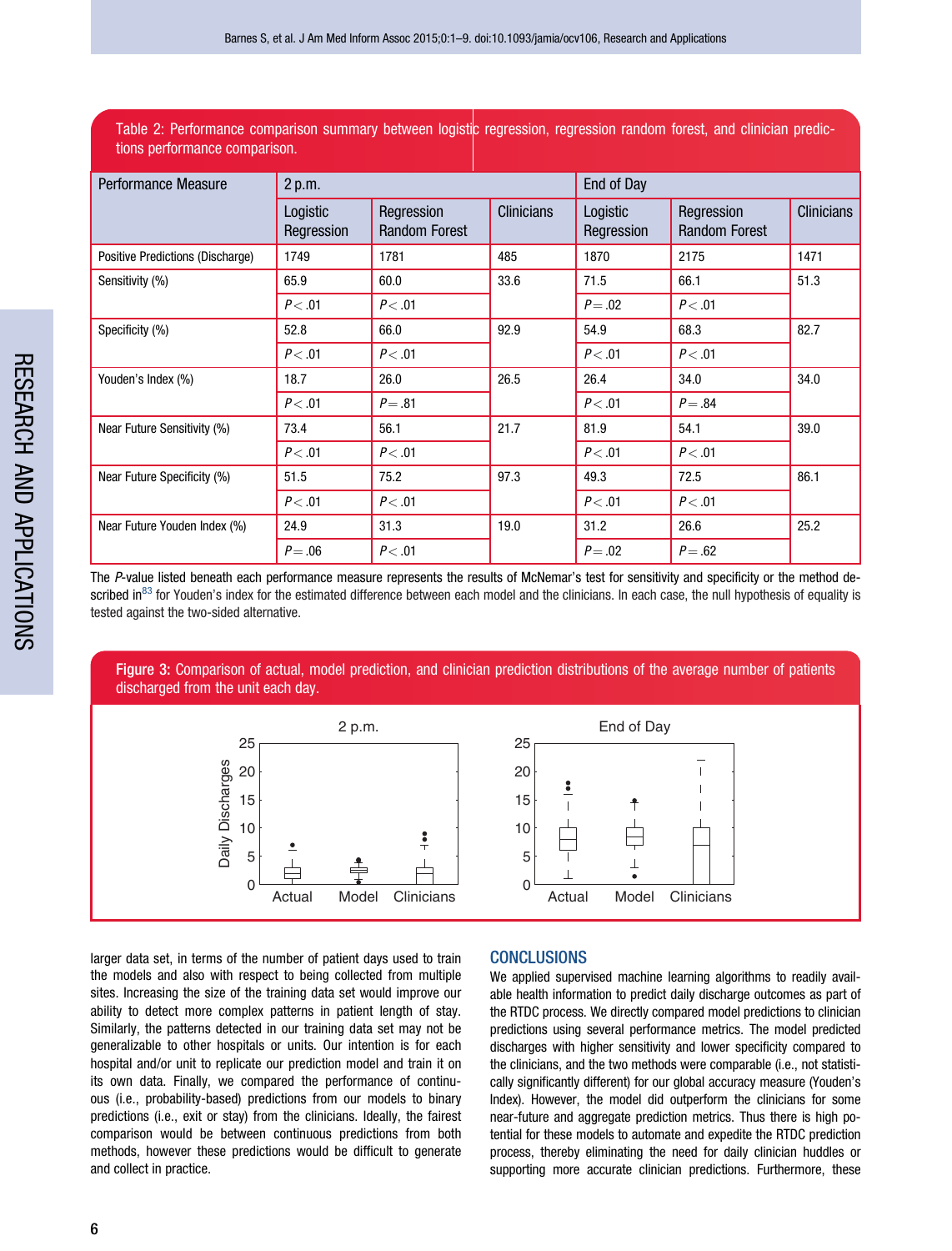<span id="page-6-0"></span>

Figure 5: Histogram summary of daily Spearman's rank correlation between remaining LOS and model prediction scores for 2 p.m. and the end of the day.



models were applied to simple and readily accessible information that can be quite powerful, and easily replicated across acute-care environments using electronic information systems.

# FUNDING

This work was supported in part by the National Science Foundation grant number 0927207.

# **CONTRIBUTORS**

S.B., S.L., and E.H. made significant contributions to the conception and design of the work. M.T., E.H., and S.L. made significant contributions to the acquisition and processing of the data used for the analysis. S.B., S.L., and S.S. made significant contributions to the analysis and interpretation of the data for the work. All authors have contributed to either drafting or revising the article, have approved the version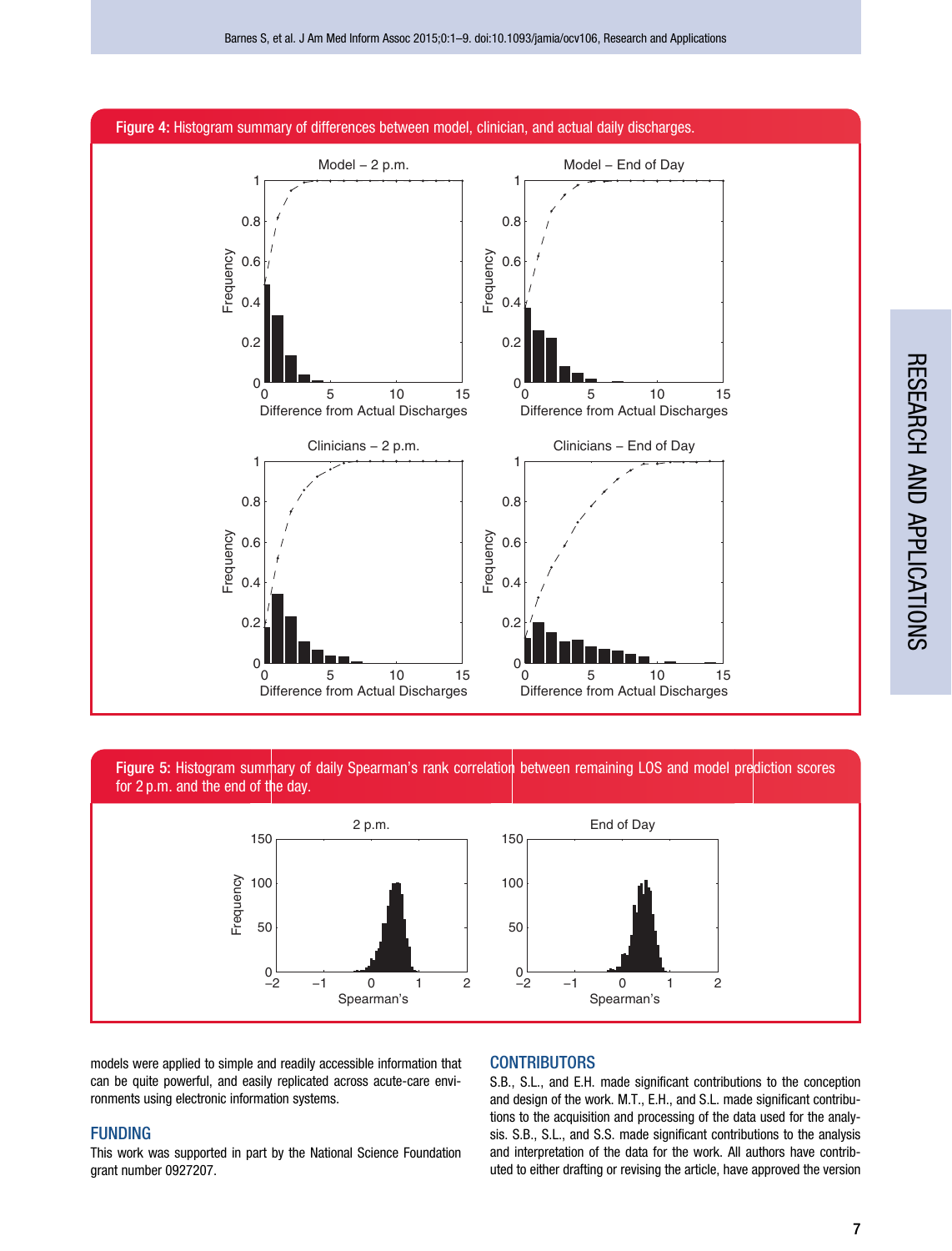<span id="page-7-0"></span>to be published, and agree to be accountable for all aspects of the work.

# **REFERENCES**

- 1. Institute of Medicine. Crossing the Quality Chasm: A New Health System for the 21<sup>st</sup> Century. Washington, DC: National Academies Press; 2001.
- 2. Bernstein, SL, Aronsky D, Duseja R, et al. The effect of emergency department crowding on clinically oriented outcomes. Acad Emerg Med. 2000;16(1):1–10.
- 3. Levin S, Dittus R, Aronsky D, et al. Evaluating the effects of increasing surgical volume on emergency department patient access. BMJ Qual Saf. 2011;20:146–152.
- 4. Ryckman FC, Yelton PA, Anneken AM, et al. Redesigning intensive care unit flow using variability management to improve access and safety. Jt Comm J Qual Patient Safety. 2009;35:535–543.
- 5. Compton DW, Ganijang G, Reid PP, et al. Building a Better Delivery System: A New Engineering/Health Care Partnership. Washington, DC: National Academies Press; 2005.
- 6. Institute of Medicine. Building a Better Delivery System: A New Engineering/ Health Care Partnership. Washington, DC: National Academies Press; 2006.
- 7. Faculty Practice Solutions Center. [https://www.facultypractice.org/.](https://www.facultypractice.org/) Accessed July 31, 2014.
- 8. Institute for Healthcare Improvement. Optimizing Patient Flow: Moving Patients Smoothly Through Acute Care Settings. IHI Innovation Series white paper. Boston, MA: Institute for Healthcare Improvement; 2003.
- 9. Nguyen, HB, Rivers EP, Havstad S, et al. Critical care in the emergency department: a physiologic assessment and outcome evaluation. Acad Emerg Med. 2000;7(12):1354–1361.
- 10. Chalfin DB, Trzeciak S, Likourezos S, et al. Impact of delayed transfer of critically ill patients from the emergency department to the intensive care unit. Crit Care Med. 2007;35(6):1477–1483.
- 11. Lucas R, Farley H, Twanmoh H, et al. Emergency department patient flow: the influence of hospital census variables on emergency department length of stay. Acad Emerg Med. 2009;16(7):597–602.
- 12. Caccialanza R., Klersy C, Cereda E, et al. Nutritional parameters associated with prolonged hospital stay among ambulatory adult patients. Can Med Assoc J. 2010;182(17):1843–1849.
- 13. McGuire F. Using simulation to reduce length of stay in emergency departments. J Soc Health Sys. 1997;5(3):81–90.
- 14. Kainzinger F, Raible C, Pietrek K, et al. Optimization of hospital stay through length-of-stay-oriented case management: an empirical study. J Public Health. 2009;17(6):395–400.
- 15. Wiler, JL, Gentle G, Halfpenny JM, et al. Optimizing emergency department front-end operations. Ann Emerg Med. 2010;55(2):142–160.
- 16. Yankovic, N, Green LV. Identifying good nursing levels: a queuing approach. Oper Res. 2011;59(4):942–955.
- 17. Carden R, Eggers J, Wrye C, et al. The relationship between inpatient length of stay and HCAHPS Scores. HealthStream Discover Paper. 2013.
- 18. Hall R., Belson D, Murali P, et al. Modeling patient flows through the healthcare system. In: Patient Flow: Reducing Delay in Healthcare Delivery. New York, NY: Springer; 2006:1–44.
- 19. Reid PP, Compton WD, Grossman JH, et al., eds. Building a Better Delivery System: A New Engineering/Health Care Partnership. Washington, DC: National Academies Press; 2006.
- 20. Lagoe RJ, Westert GP, Kendrick K, et al. Managing hospital length of stay reduction: a multihospital approach. Health Care Manage Rev. 2005;30(2):82-92.
- 21. Thungjaroenkul P, Cummings GG, Embleton A. The impact of nurse staffing on hospital costs and patient length of stay: a systematic review. Nurs Econ. 2007;25(5):255.
- 22. Chan CW, Farias VF, Bambos N, et al. Optimizing intensive care unit discharge decisions with patient readmissions. Oper Res. 2012;60(6):1323–1341.
- 23. Dittus RS, Klein RW, DeBrota DJ, et al. Medical resident work schedules: design and evaluation by simulation modeling. Manage Sci. 1996;42(6):891–906.
- 24. Bagust A, Place M, Posnett JW. Dynamics of bed use in accommodating emergency admissions: stochastic simulation model. **BMJ.** 1999:319 (7203):155–158.
- 25. Jun JB, Jacobson SH, Swisher JR. Applications of discrete-event simulation in health care clinics: a survey. J Oper Res Soc. 1999;50:109–123.
- 26. Azaiez MN, Al Sharif SS. A 0-1 goal programming model for nurse scheduling. ComputOper Res. 2005;32(3):491–507.
- 27. Fairbanks CB. Using six sigma and lean methodologies to improve OR throughput. AORN J. 2007;86(1):73–82.
- 28. Burke EK, Li J, Qu R. A hybrid model of integer programming and variable neighbourhood search for highly-constrained nurse rostering problems. Eur J Oper Res. 2010;203(2):484–493.
- 29. Paul SA, Reddy MC, DeFlitch CJ. A systematic review of simulation studies investigating emergency department overcrowding. Simulation. 2010;86(8- 9):559–571.
- 30. Fischman D. Applying lean six sigma methodologies to improve efficiency, timeliness of care, and quality of care in an internal medicine residency clinic. Qual Manage Health Care. 2010;19(3):201–210.
- 31. Chow VS, Puterman ML, Salehirad N, et al. Reducing surgical ward congestion through improved surgical scheduling and uncapacitated simulation. Prod Oper Manag. 2011;20(3):418–430.
- 32. Cima RR., Brown MJ, Hebl JR, et al. Use of lean and six sigma methodology to improve operating room efficiency in a high-volume tertiary-care academic medical center. J Am Coll Surgeons. 2011;213(1):83-92.
- 33. Zhu Z. Impact of different discharge patterns on bed occupancy rate and bed waiting time: a simulation approach. J Med Eng Technol. 2011;35(6-7):338–343.
- 34. Hamrock E, Paige K, Parks J, et al. Discrete event simulation for healthcare organizations: a tool for decision making. J Healthc Manag. 2013;58(2):110-124.
- 35. Schmidt R, Geisler S, Spreckelsen C. Decision support for hospital bed management using adaptable individual length of stay estimations and shared resources. BMC Med Inform Decis Mak. 2013;13(3):1–19.
- 36. Resar R, Nolan K, Kaczynski D, et al. Using real-time demand capacity management to improve hospitalwide patient flow. Jt Comm J Qual Patient Saf. 2011;37(5):217–227.
- 37. Ronellenfitsch U, Rössner E, Jakob J, et al. Clinical Pathways in surgeryshould we introduce them into clinical routine? A review article. Langenbeck's Arch Surg. 2008;393(4):449–457.
- 38. Müller MK, Dedes KJ, Dindo D, et al. Impact of clinical pathways in surgery. Langenbeck's Arch Surg. 2009;394(1):31–39.
- 39. Lin WT. Modeling and forecasting hospital patient movements: univariate and multiple time series approaches. Int J Forecast. 1989;5(2):195–208.
- 40. Farmer RD, Emami J. Models for forecasting hospital bed requirements in the acute sector. J Epidemiol Commun Health. 1990;44(4):307-312.
- 41. Jones SA, Joy MP, Pearson J. Forecasting demand of emergency care. Health Care Manag Sci. 2002;5(4):297–305.
- 42. Jones SS, Thomas A, Evans RS, et al. Forecasting daily patient volumes in the emergency department. Acad Emerg Med. 2008;15(2):159–170.
- 43. Channouf N, L'Ecuyer P, Ingolfsson A, et al. The application of forecasting techniques to modeling emergency medical system calls in Calgary, Alberta. Health Care Manag Sci. 2007;10(1):25–45.
- 44. Littig SJ, Isken MW. Short term hospital occupancy prediction. Health Care Manag Sci. 2007;10(1):47–66.
- 45. McCarthy ML, Zeger SL, Ding R, et al. The challenge of predicting demand for emergency department services. Acad Emerg Med. 2008;15:337–346.